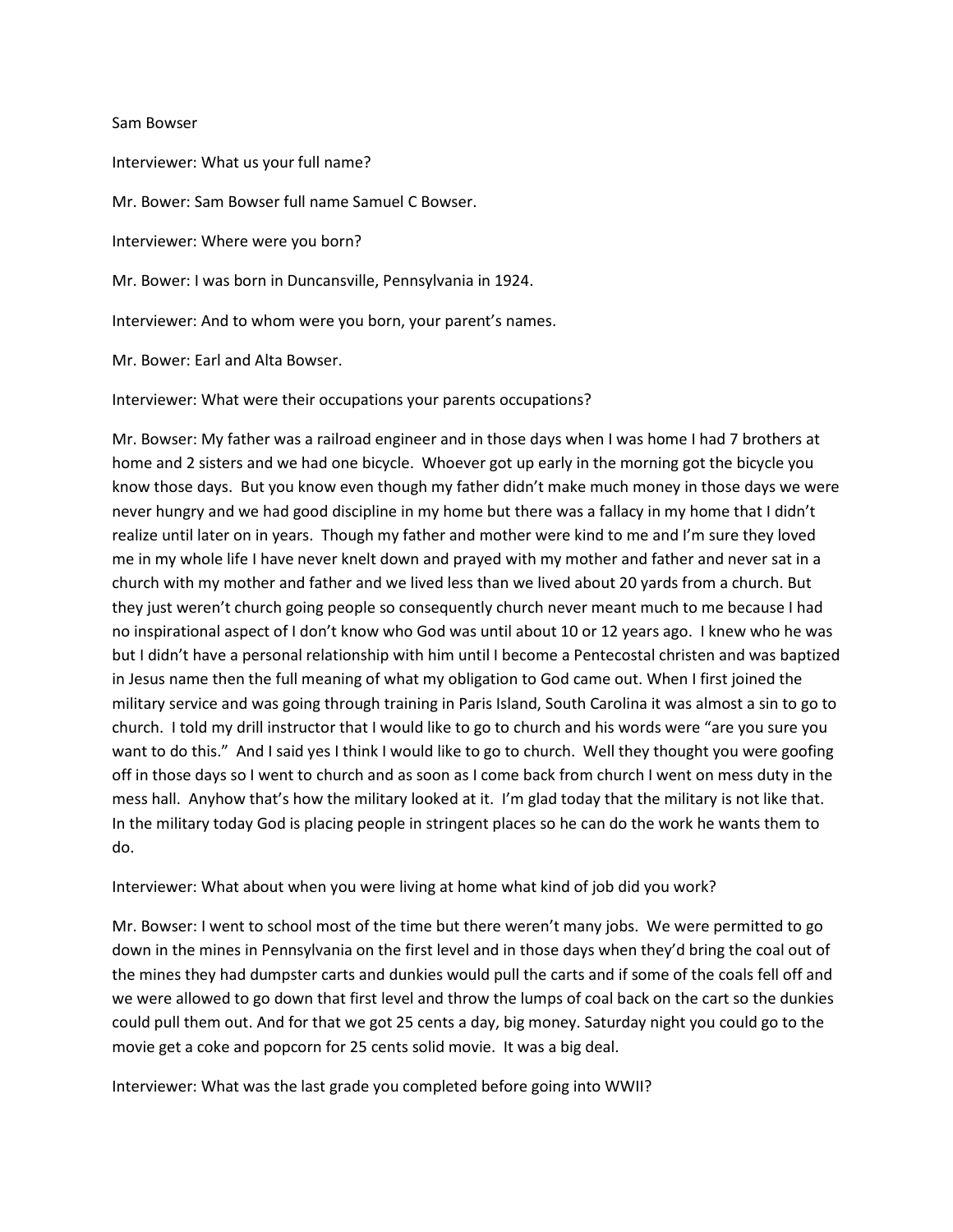Mr. Bowser: What?

Interviewer: What was the last grade in school?

Mr. Bowser: Ninth grade, yeh ninth grade. Sixteen years old and I just a guy told me a guy that was retired from the Navy at that time said don't you know your countries at war what kind of a guy are you you know. And I thought well maybe I better be out there so off I go sixteen years old.

Interviewer: So you enlisted?

Mr. Bowser: Yeh I enlisted.

Interviewer: Sixteen wow that's one of the younger you were one of the youngest to be in at that time weren't you?

Mr. Bowser: Yeh it didn't matter too much they didn't look a lot in those days they were looking for bodies cause they knew what was going on we were heavy in war with Germany in those days. And they was trying to build up the forces.

Interviewer: No before you went in did you I guess knowing that you wanted to go in you had quite a bit of knowledge about the war and the.

Mr. Bowser: No I knew there was a war but it didn't mean much to me because I couldn't see it I couldn't feel it and even after I got in the service until Pearl Harbor came along we didn't really care much about the war because it wasn't affecting us in our geological location in the United States. And then when WII broke out I was already on a ship headed toward Iceland.

Interviewer: I was going to ask you about the news on the radio and the newspapers that were published that broadcasted during the time. Before the war I mean FDR made sure that people were aware of the war.

Mr. Bowser: We were aware of it and eager to be part of it you know. I wanted to go to the South Pacific I wanted to go to the Pacific where most of my friends went the highly decorated Johnny Basalone who was decorated on Guadalcanal was a good friend of mine and I wanted to be with him and that kind of stuff. You know you just got to go where they send you to go.

Interviewer: Yeh you don't get to choose exactly. Did you get to choose your I guess your occupation or what you wanted to do.

Mr. Bowser: Yeh when I first went in the service I was a machine gunner later on in years a guy told me said you better get out of that occupation your going to get yourself killed. So I jumped over into the logistics field lumbar case logistic but I couldn't understand why I was going to Iceland until later on the whole picture came into focus and as I mentioned before if we had not controlled Iceland I think we would have lost the war to Europe. Because the convoys used to leave the United States and other parts of the world and form up in Iceland to make the voyage from Iceland up into Morass, Russia and the story of those brave merchant seaman needs to be read about and talked about because and example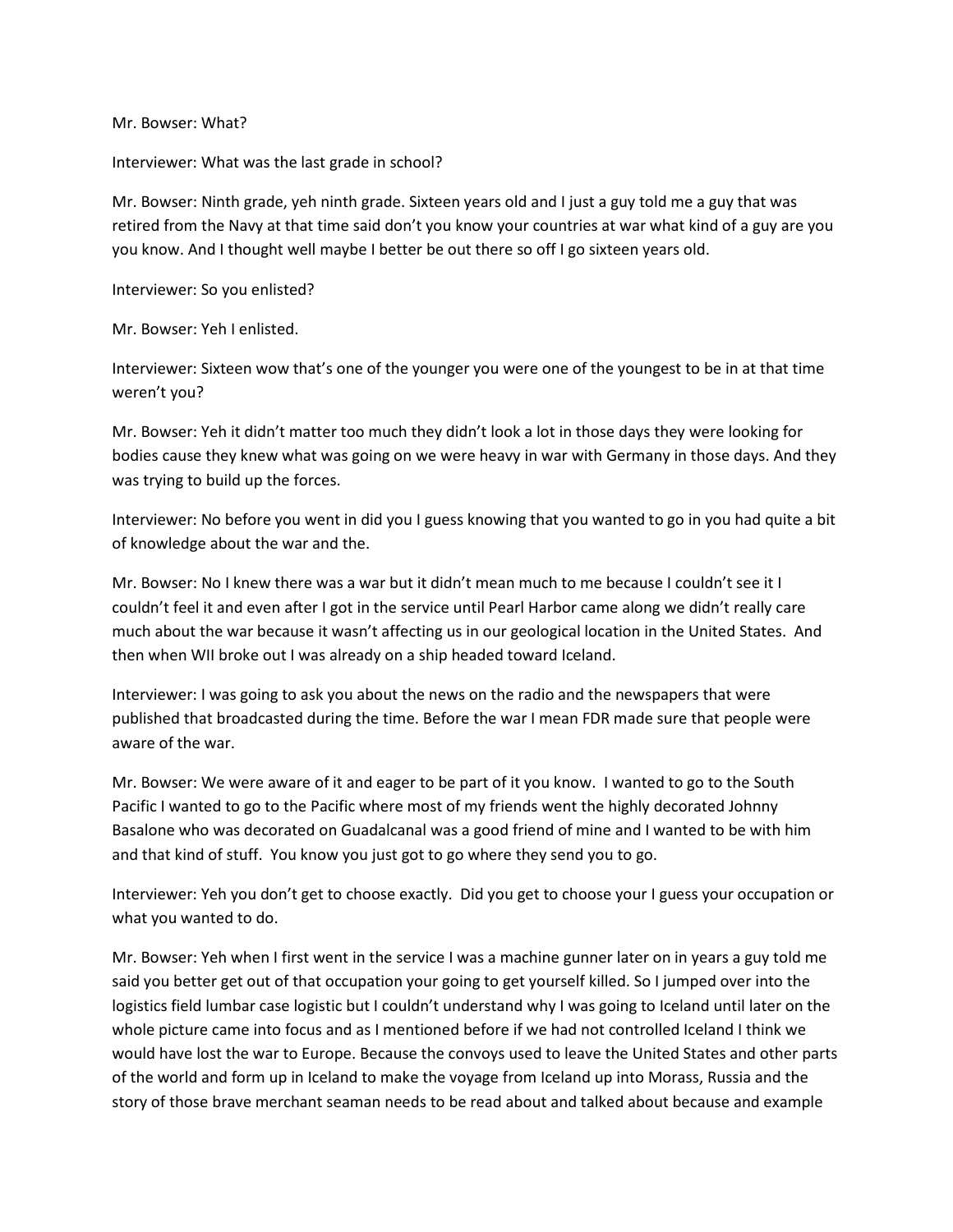maybe a convoy of 30 ships would leave Iceland and maybe 15 of them would arrive in Morass because the German controlled the North Atlantic with the submarine fleet. We had nothing to fight them with. All we had to fight them with was German I mean the British corvettes which was a light cruiser it was swift and fast and the only other things we had was a the flying PVYs that would few in the sky and would stop the submarine where they were and they would drop depth chargers all over them. In fact I was the admirals orderly for a while and one night early in the morning he had closed the officers club because he thought too much drinking was going on and they weren't doing their job and so a message come in and he so passing by me he said maybe you'd like to read this marine. So I read it and the top said sank sub open club. So that king of thing so everybody had a job to do. The mobilization of our country at that time was fantastic. Everybody forgot about themselves and did what was right to defend our country.

## Interviewer: And that was here in the U.S. as well.

Mr. Bowser: Yeh it was fantastic what happened and in the service the service instead of being the Navy and the Air Force and the Marine Core it was we were one fighting unit. We had to somebody obtained knowledge about what each others job was and this made for a better fighting force.

Interviewer: I'm sure it did now before I go any farther what unit were you in and what part of the service what branch?

Mr. Bowser: Well when we first went to Iceland we were the first Marine division brigade we called it. Those were the early days in Iceland and Iceland was full of Germans and full of spies. Anyhow I finally finished that tour and went back to the states and went to Camp Patton, California and later on shipped out to on a transport to Guam and the invasion of Guam was already had taken place and we were I was with an artillery outfit 9<sup>th</sup> antiaircraft artillery battalion. And our job was to was mopping up you know going into the jungles and so on and so forth and trying to get the Japanese out of the jungle and so forth. We didn't know what we were doing we just went out there and looked for them like you'd go hunting for rabbits you know what I mean. They were there they had been there a long time. I look at it this way today imagine if a fighting force invaded your hometown it would take them a long time to root you out because you would know where to hide and what to do and so forth. It was that kind of war. I remember one time on Guam I was sergeant and this lieutenant tried to patrol on a cave and the war was winding down a little bit and he told me to go up there and throw a hand grenade in there and I said well why don't we just throw a smoke grenade in there and I said that will bring them out instead of killing anymore people. But he didn't want to so I had to jump up in the mouth of that cave and I carried a sub machine gun with me and I had to spray it out in that cave. We went in there and there wasn't anyone in there but you don't know that. And we would bring prisoners back and I hate to say that I don't think that sometime they got the best treatment because we had a mesa sergeant who had had his brother killed on Saipan the Battle of Saipan so I don't what he was doing to the Japanese food but I know he was doing something.

Interviewer: No they wouldn't die he just he was just that kind of a guy you know. Then while I was on Guam the Battle of Okinawa was taking place and I came from Okinawa on a LST and we was working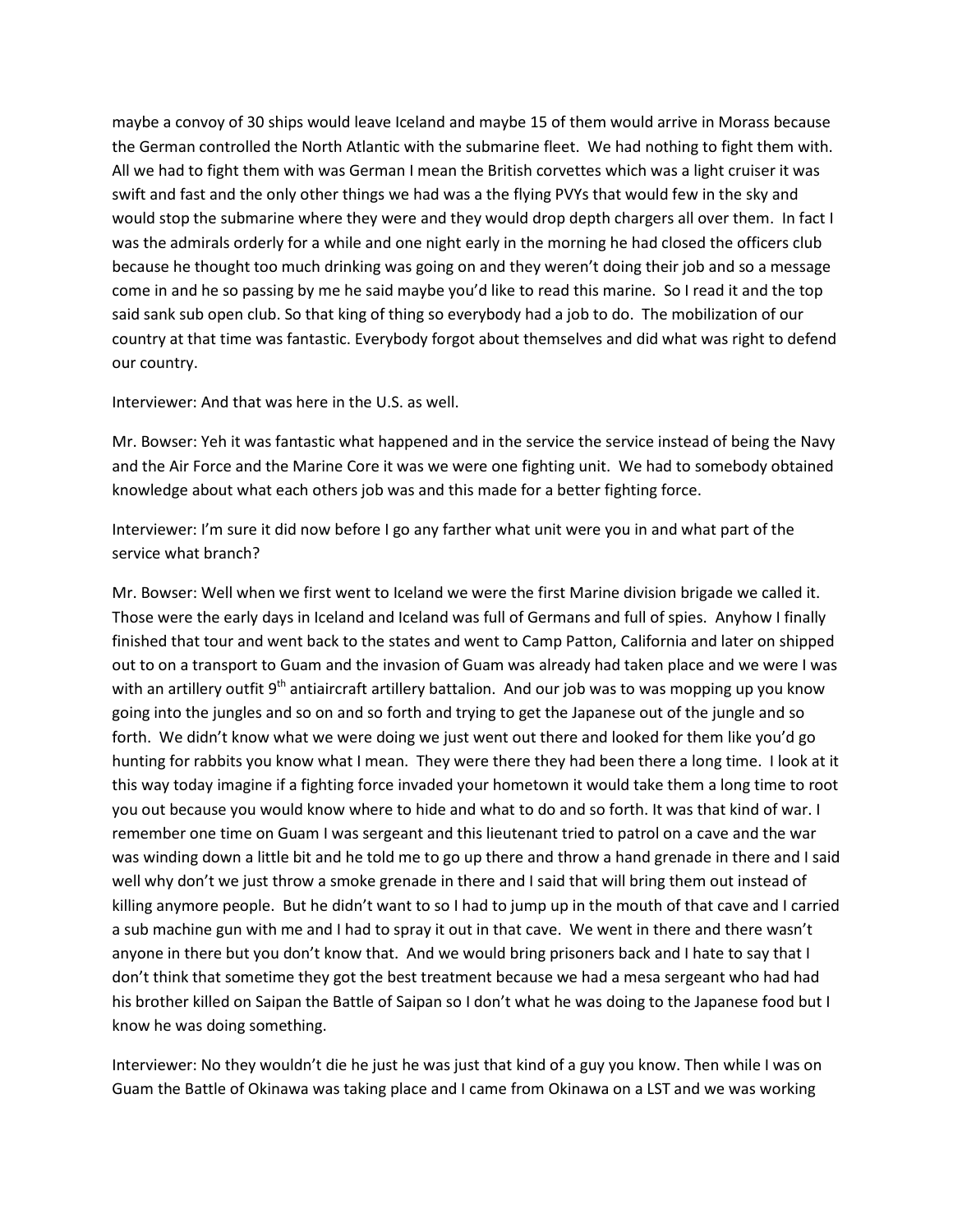the beaches here at the time. And I was detached from my unit on Guam to come to Okinawa then after Okinawa 1945 August 45 just before that I returned to Guam and our unit with all its guns and everything went back to the states. But I do say this we had discipline unequivocal discipline. And I think that was the backbone of getting the job done as far as I was concerned. There was no question about when you when you had told somebody to do something you know who said so or something like that and you know then I went to Korea and Korea was different story different war altogether. I was on the Hon River Patrol in Korea where you would have been familiar with the news at that time we were fired on but we weren't' allowed to fir back and that kind of stuff. Korea I was never worried about getting killed I was worried about freezing to death most of all. Then I come back from Korea and decided to retire from the Marine core and I retired. And I came back to live on Okinawa get married and live on Okinawa. Then I'd been retired almost eight years when Vietnam come along and I got a letter from the government inviting me to come back on active duty because I had a critical MOS and so I got foolish one day and signed the papers and went back from Okinawa went back on active duty. And prior to that I had been in Vietnam before as a civilian I went back and making big bucks and so here I am back in Vietnam again making half the money I was when I was down there a civilian. Vietnam I think everybody that ever was in Vietnam could be considered a hero to some extent. There was no safe place in Vietnam there just was no safe place in Vietnam. I was out in the boondocks and I never felt safe there was just too much possibility. But I'll tell you a fantastic story true. I went up to Dong Ha which is up by the 38<sup>th</sup> parallel there and I went up to visit a friend of mine. So he said come on we're going to go out and eat a steak dinner tonight well off we go and we come into this compound up at Dong Ha and I forget the name of it now but here is what the idea of what this Dong Ha was. We went in this building and we get inside and there was white linen on the table and we had white napkins and we had wine and everything you could think of and you were just removed from the war temporarily. And I couldn't imagine what this was but the purpose behind that organization it was controlled by the army at the time I think and there was high ranking officers' in there. And their job was to lure the North Vietnamese over to our side so we could get information out of them as to what the situation was down on their side. So naturally you want to bring them in and show them how nice we live and that was the whole ideal behind it. But you talk about being king for a day that was fantastic. But here we were up on the front line four or five miles away and that actually happened there. Then I went down to Dong Ha for R & R the famous the China beach been there many times and a little boys walking down the street there walking along and he reminded me of so many little boys in our country. And I said how would you like to have a coke and he said yeh I like coke GI so I said com eon I'll buy you all a coke that you can drink. And while we were walking along he took his hand and he took my watch so swiftly off my wrist and he wasn't interested in a coke he was interested in that watch. Because those children were taught that because down there it was the survival of the fittest and probably what he sold that watch for would feed his family for a week or maybe even a month. Then on e night I was a guard on a truck that was bringing stuff back from the beach in Dong Ha back to the supply area. Had a Vietnamese driver on the truck and I'm a guard along with one other guy. So we suddenly come up over this little rise and there were stones on the road you couldn't move so naturally my first inclination was to go out there and blow them guys away. But the Vietnamese guy took me by the arm and he says don't get out you'll be dead if you get out. So we sat there this is true we sat there and they brought people and unloaded that truck while we sat there and there was nothing we could do about it. Then they rolled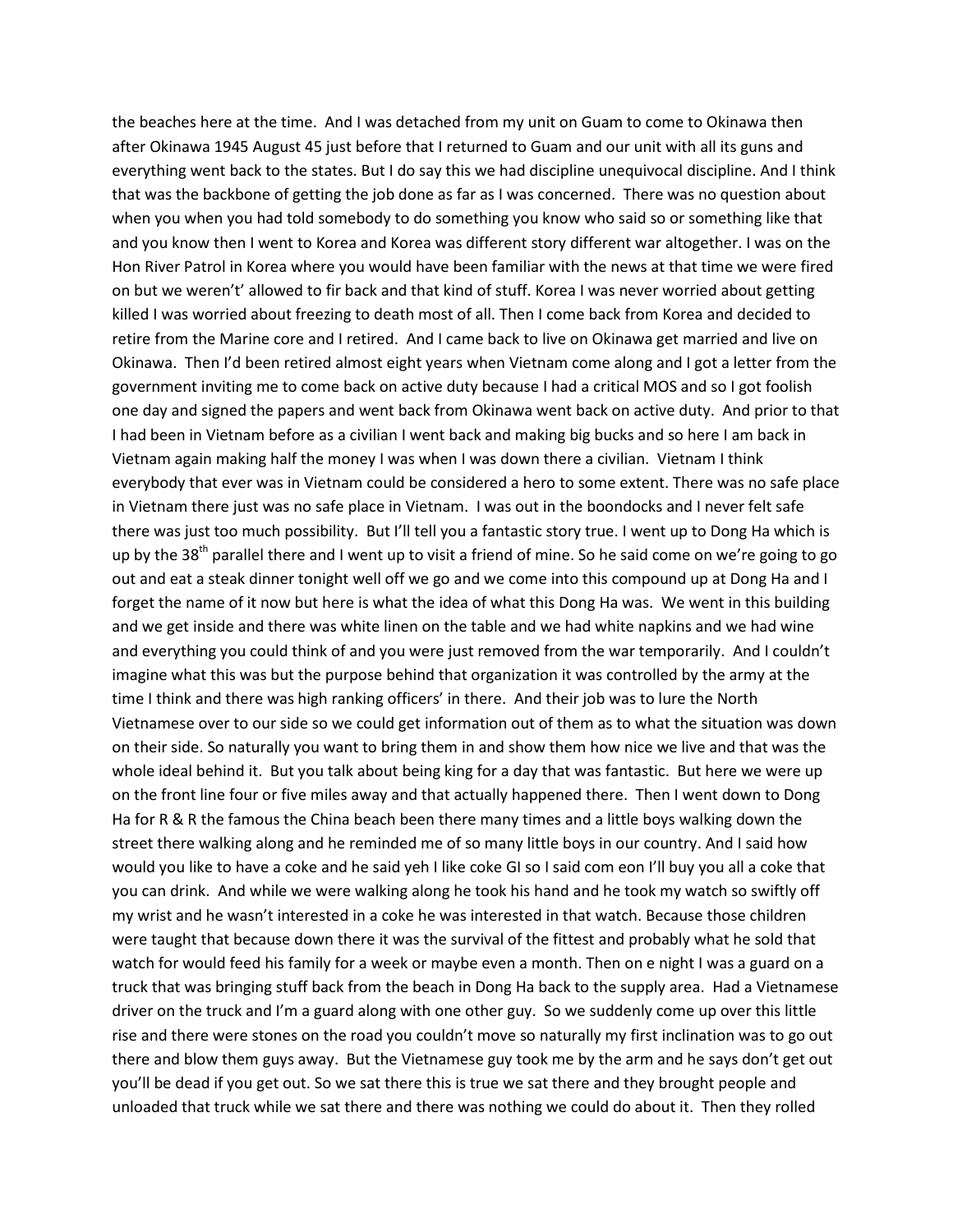the rocks out of the way and we went back empty and then he had to make a report of this and this was a frequent occasion. They would just pick a spot in the road where there was nobody to bother you and they would stop that truck and unload it and there wasn't much you could do about it. That was some of the situations. Then on the beach one night we were told we could get a beer and naturally everybody wants a beer. So we went over to the beach and here's this Vietnamese woman and she had a small bar set up there and I would say no less than 200 cases of U.S. beer stacked all around her so we was curious about this so I talked to a Navy Chief on the beach. I said boy this is something else he said you would think it was pretty bad wouldn't you and I said yeh from looking at its pretty bad he said you've got to look at it from another point of view. He says if we don't do this they guys are gonna break the beer open the cases open and get the bear anyhow you can't control everything. He says here we watch it we monitor it we let them come up here and drink a couple of beers and then go back to work. But that was just some of the things that happen in war. And it was a good cause at the time it didn't look good but there was plenty of beer so what's the difference. And so that Vietnamese woman had a baby she had a baby probably 8 or 9 o'clock in the morning 11 o'clock she was back and had her bar open again. But I in relating all my experiences I thought we had a good service all of the services worked together for the same cause to make sure our country was free. I have my own reservations about somebody that wont go to war and fight for their country then you look around and see the different jobs in the military where people was never in a combat zone because they were needed someplace else. In Vietnam what they used to do with those kind of guys that didn't want to carry a weapon the first sergeant would ask him said you're not refusing to fight are you and he said no said I just don't want to carry a weapon. He said well fine he said then he said here's your choice your going on outpost tonight the furtherist distance to the enemy you can get he says you don't have to take your rifle if you don't want to. Well no human being in his right sense would go on out post with some kind of a weapon so that kind of solved that problem.

Interviewer: What about WWII what kind of combat experiences did you

Mr. Bowser: Well my combat experiences was on Gum mostly and Okinawa you had your own security your own area which you were responsible for so your area wouldn't get run over and so forth. Just remember everyone was a rifleman even a cook my brother died maybe five years ago from wounds sustained on Ewagema he was almost a vegetable when he come off of Ewagema and my other brother suffered severe wounds from Vietnam also. So our family was well represented in the war. I look at it this was I was just like I said I was an obedient Marine I went anywhere they wanted me to I did anything they wanted me to do and I stayed as long as they wanted to and that's what made out forces such a powerful organization.

Interviewer: During WWII did you have a lot of contact with civilians?

Mr. Bowser: With what?

Interviewer: With the civilians?

Mr. Bowser: Civilians no I not really.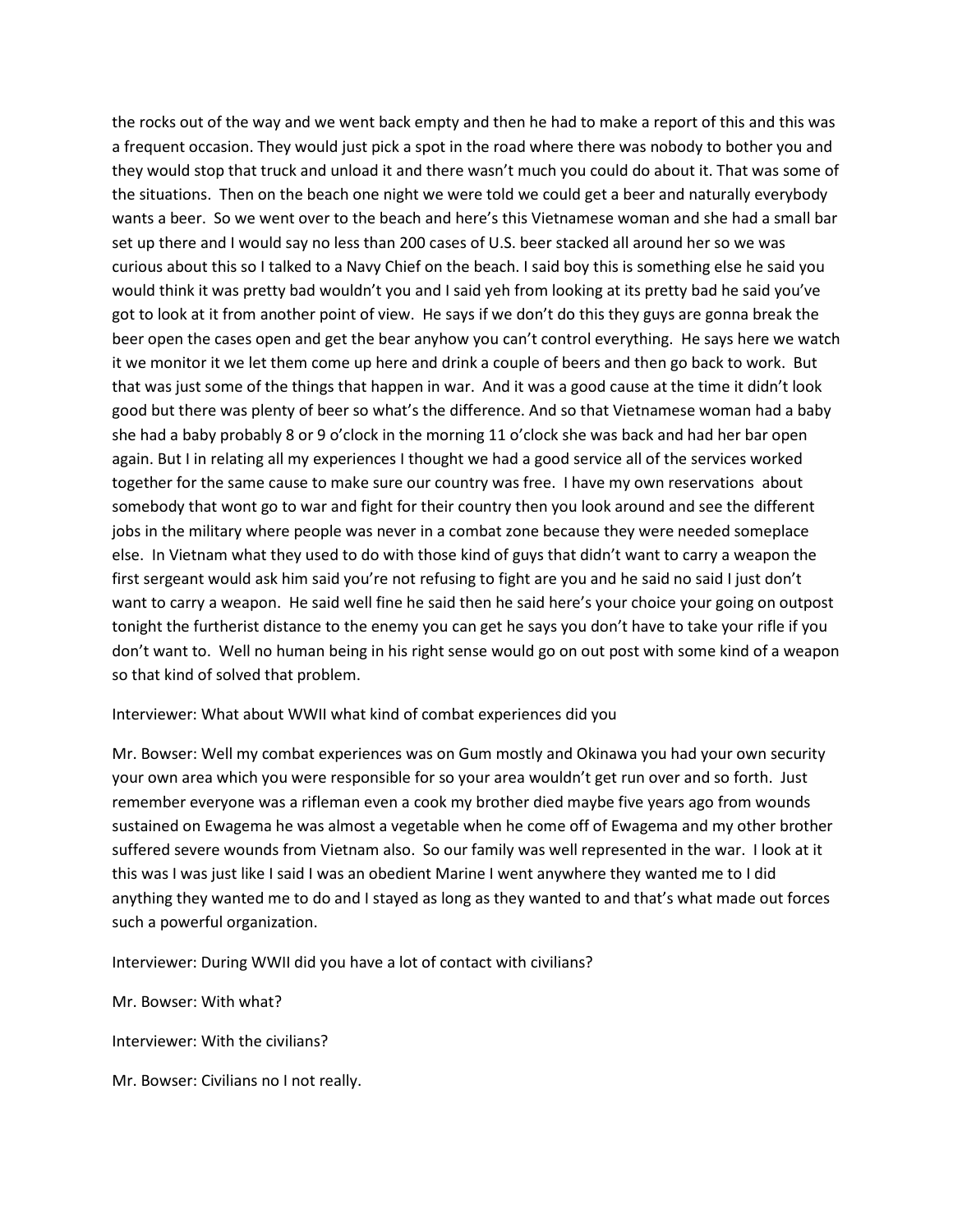Interviewer: What about prisoners of war?

Mr. Bowser: Well we had our own prisoners of war that we took and we would keep in our area until a high unit would come down and take them and put them into a stockade thing like that. But we weren't allowed to touch them or anything we just guarded them and then would go on and so forth.

Interviewer: Except the mess sergeant.

Mr. Bowser: Yeh they were treated real good in comparison in how some of our prisoners were treated. I would do it all over again I guess is I had to. I'm glad it's all behind me.

Interviewer: We appreciate your service. You saved our country.

Mr. Bowser: I feel very fortunate I fell very fortunate to have come out of Vietnam without a scratch because as I reiterate again there was no safe place on Vietnam. You had to constantly look where you lived around your hut and where you walked because the thread was always there forever and ever.

Interviewer: Was it like that during WWII as well?

Mr. Bowser: No because you kind of knew you knew where the action was you knew where the enemy was. He didn't have much of a chance to come in and do that kind of thing. He was too bust taking care of his own territory and making sure diminished our troops as much as he could.

Interviewer: What were the living conditions like during WWII?

Mr. Bowser: Well normal for a normal for a soldier you lived in a pup tent and toward the end of the war we had larger tens strong back tents later on. Aside from that you just lived day to day out of your pack.

Interviewer: Did you have a mess hall set up or did you eat rations?

Mr. Bowser: No we ate rations we ate rations until things subsided a little bit then they had tents made into mess halls. That didn't make the food any better but I was a lucky guy. Spam was a great thing you know spam they call Hawaiian steak. And I always liked spam and I knew there would always be plenty of it so.

Interviewer: What about you're training for WWII where did you train for WWII beside Paris Island?

Mr. Bowser: Well when you got to the unit like Camp Pendleton you was always training up and down up and down hills all of the time in those days you were always training wherever you were you was always ready to go.

Interviewer: Do you feel it was adequate for what

Mr. Bowser: Yeh I thought it was adequate because we were in outstanding physical condition and we knew our weapons and we knew a little bit about the enemy. I don't think on our level at the time know I'm talking about I was a buck sergeant at the time 19 years old I was a buck sergeant and I don't think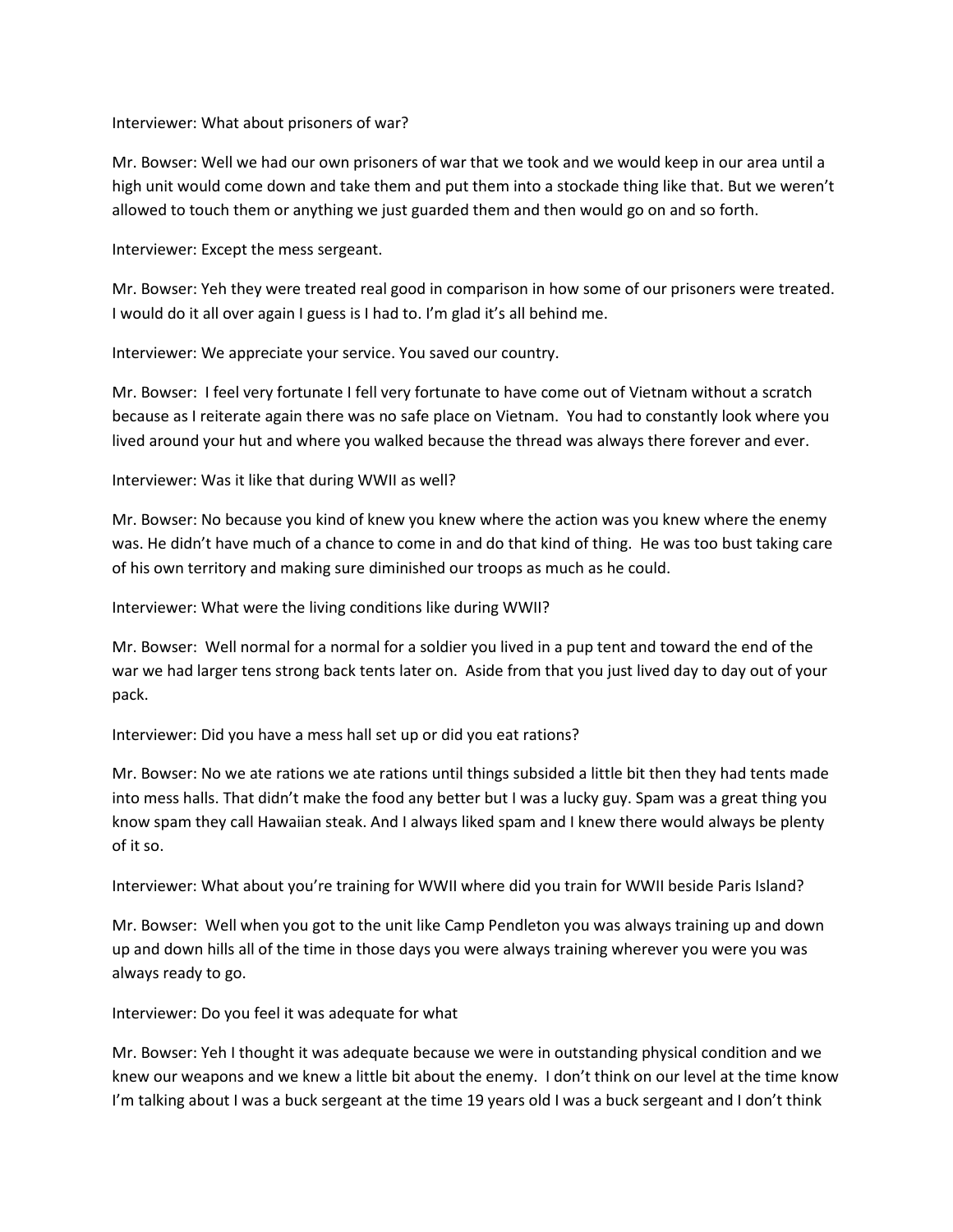we got as much information about the situation as we should have known but then I look back and I said maybe they didn't know as much about the situation as we thought they did. Because its' the case of five miles down the road your going to face the enemy and if we knew where the enemy was we could have the artillery on them and blow them away but we don't where they are they were here yesterday but we don't know where they are today that type of thing. One comment I have about Korea I think we could have learned a great lesson from the Chinese Communist that we captured. Because we were always burdened down with heavy pack a heavy load on our back which kept us from moving as fast as we could and the Chinese Communist that we captured had a rice bowls underneath their arms to keep it warm and the rest to carry ammunition they didn't have a big pack of canned rice and stuff like that they carried rice bowls underneath their arm. And that so they would have something to eat they were there to fight not to enjoy themselves or have comfort. Of course our soldiers and marines in Vietnam they didn't have any comfort either but they were burdened down with some equipment that wasn't I didn't think they needed that much at all.

Interviewer: What about your opinion or your concept of the enemy soldier. Do you think their training was

Mr. Bowser: Well trained well trained but no incentive to fight except death. See there incentive was even if I die I'm martyred. Our incentive was try to keep from getting killed so we can you us you at another island another time another place. And there leadership was not like our leadership. Our leadership funneled down from the general down to a private. How many instances in our service do you know of young marines getting battlefield commission you know? The company commander is killed the platoon sergeant is killed that leaves a sergeant squad leader or a corporal fire team leader becoming commander that's where your battle field commenced so we had it all together. I think I'm not a historian but I think that had a lot to do with Germany losing the war is they didn't have that kind of chain of command. It the company commander gets killed they just run around and hey you take over you know that kind of thing that's the way I saw it. Of course the big thing about Hitler loosing the war was he lost the war before it started because it wasn't in God's plan for one man to control the world so he was eventually he had to loose. But at what an immense cost. I think our country is in spite of being the melting pot of the world whenever we face conflict like that we can be able to mobilize and come together for a common cause.

Interviewer: And that's good we do have quite a bit of nationalism and in that time there was such a rise in the nationalism of the U.S. What about what's your concept or your opinion of the leadership of our country during those times?

Mr. Bowser: Outstanding I don't see how I don't even see how it could have been approved upon. It was there it was definitely precise everybody knew exactly what was expected of the. There was no question about I don't know whether I should do this or not. You was told what to do the leadership was there and you felt very confident of and don't forget we had another thing going for us in most cases we're an infantry unit an infantry platoons and so forth you had a chance to know your troops in advance. Who you could trust how far he could go what his physical capabilities were so on and so forth.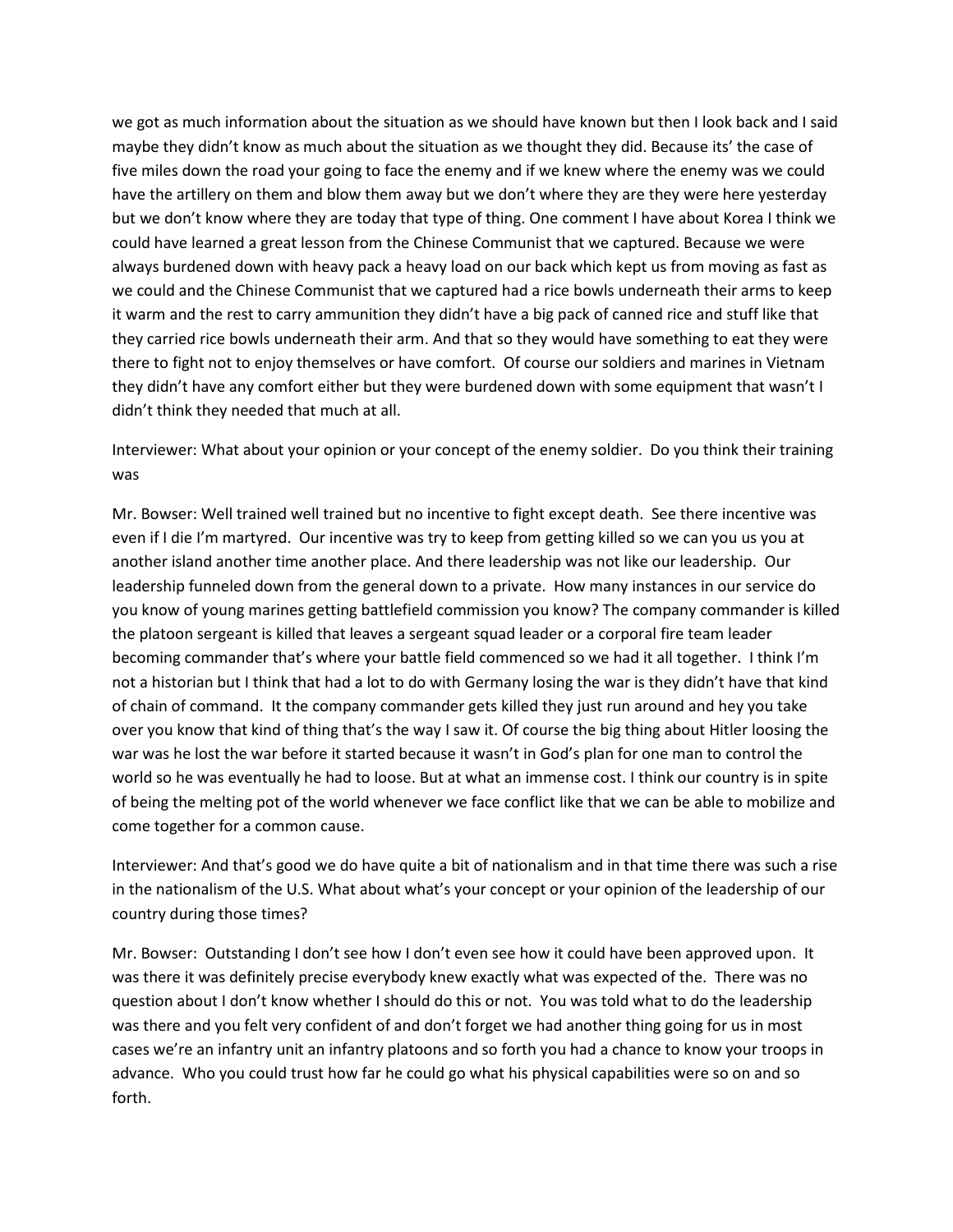Interviewer: Did you make a lot of friends during the war?

Mr. Bowser: Yeh I had a lot of real close friends and it was good it wad good.

Interviewer: Do you still keep in contact with them. Yeh we get letter from headquarters marine headquarter of what we should now and things.

Mr. Bowser: Yeh so I'm a happy guy to be alive.

Interviewer: Did you ever have any close encounters? Were you wounded in action? Were you wounded in action during WWII?

Mr. Bowser: Not anything I call serious I think I out ran a machine gun one night. He was firing at me and I know he was looking at me. We had an air drop we were supposed to be getting food and they knew that air drop they were there before we could get to it and stuff. I will reiterate again there was nobody safe there was nobody safe anywhere. I was not worried about a bullet that had my name on it I was worried about a bullet that said to whom it may concern that was my big concern.

Interviewer: What about metal did you receive metals

Mr. Bowser: I had the normal combat stars that anybody else did.

Interviewer: When you came back to the states you went right to Korea I guess.

Mr. Bowser: When I got back to the states I got out of the military for a while. Then I guess I was set up for military life and then the Korean War came along and I went back on active duty and stayed in until I retired.

Interviewer: During WWII and prior to WWII do you feel that you were well informed as far as the big picture in the news.

Mr. Bowser: I thought sometimes you got more form the news media than you did from the military. But you could assuredly tell what was going on and where you might fit into that picture someday.

Interviewer: Were you able to read newspapers?

Mr. Bowser: Oh yeh we got news papers now and then we got mail once in awhile when possible.

Interviewer: Did you get a chance to write letters?

Mr. Bowser: I remember writing letters at night outside the moon was so bright. Other than that we kept ourselves busy wondering where we could get a beer you know stuff like that.

Interviewer: Did you guys play cards?

Mr. Bowser: Yeh we did all that kind of stuff and told war stories to each other and physical competitions so on and so forth. USO shows I was a guard in Korea for the tent that Marilyn Monroe slept in. You know the tent was about as big as this room and they had about 20 guards around that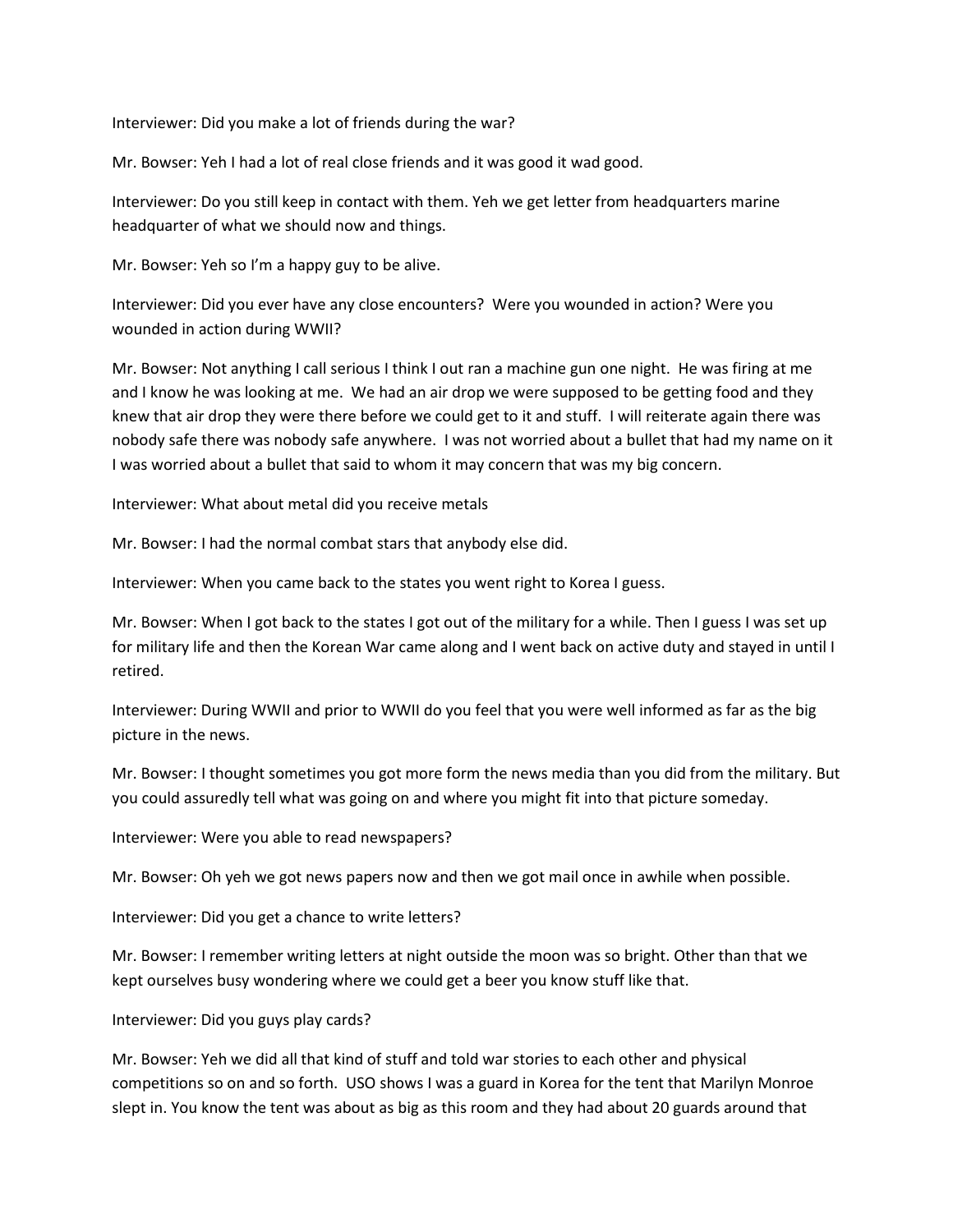thing. When she came to our unit I was the only guard there. Yeh it was great. I guess everyone had a poster of her that was the girl in those days there wasn't anybody else. It was a moral builder I think it was a moral builder. USO shows were great and I think they helped a lot. We were treated good as good as possible. I say we got what we deserved when they had it to give to we used to go from Camp Pendleton we used to go to this hotel in Las Angeles I can't think of it this very popular hotel all of the marines would come up there and we'd be sitting in a bar and we'd run out of money and we had this guy named Bruno and Bruno was the type of guy that would do anything you told him to. So we'd send Bruno out on the streets with his barracks cap off and listen to this he would say would you care to make a donation to the widow of the Unknown Soldier. And he would come back in the Hayward Hotel very popular and he would come back in and he would have a hat full of money tens and twenties no one dollar bills five tens and twenties sometimes a hundred. Yeh we did that. That was just some of the things we did. The secret to moral in those days was keeping busy. When I was a young trooper in Okinawa we didn't have the serious problems they have today. But in those days we could march along the highway we could march in the village we could do anything we wanted to that was before reversion. All these stringent rules and all came in to play after reversion when you couldn't march along the highways you couldn't march in the village they didn't want to see you carrying a weapon. And I can relate to that a little bit. I don't think you necessarily need to have your weapon here with you unless the threat of war is prevalent. Because you must respect the code of this country the code of this country is an issue now that you guard your gates and stuff. Again about two maybe four or five years ago we had an issue on the gates down on the gate at Cooperstock High School where someone snuck up on the guard hit him over the head and took his pistol from him. So I think you have to respect this country's law and if they don't want you to have weapons of course the weapons are locked up in storerooms but of course they are still here and that bothers the people.

Interviewer: But I mean you can't be here without weapons.

Mr. Bowser: No

Interviewer: That's impossible.

Mr. Browser: You know when I come out of boot camp when I was a young marine now you listen to this please. When we left Paris Island when we finished training my first station was Quantico, Virginia and in those days you carried your weapon your weapon was issued to you and you kept that for the four years that you were in the service can you imagine getting on a bus with your riffle today in this world. That would be far out wouldn't it?

Interviewer: It's crazy how the world changed but back then that was a threat.

Mr. Bowser: Yeh but we had good training adequate training. Really good training.

Interviewer: Do you have any more memorable experiences from WWII?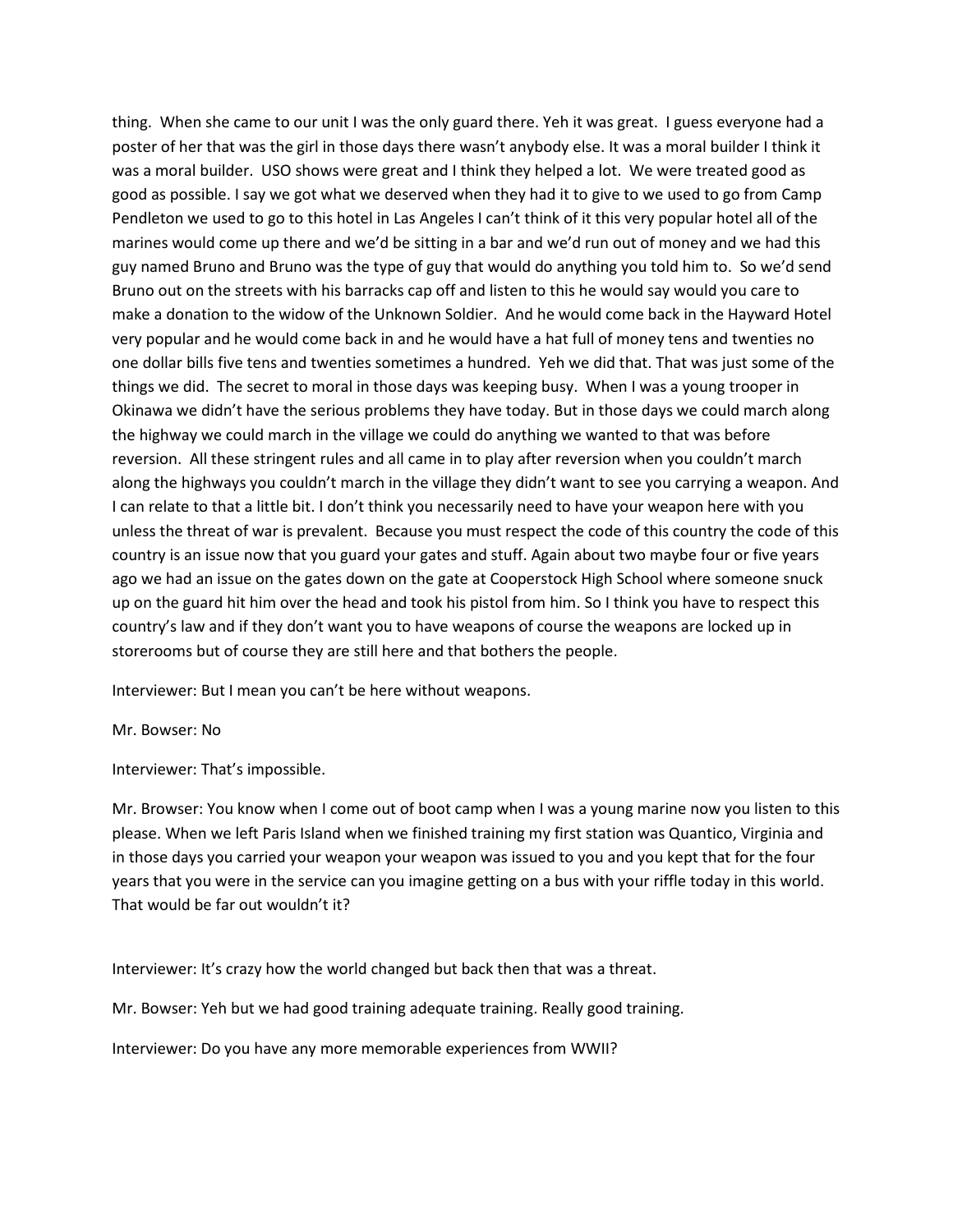Mr. Bowser: There are so many things that come into your mind. One experience on the ship going to Korea from Sasco, Japan you know there's an old Navy saying about going down to the sand locker. And years ago they used to have sand lockers on the ship because they used to holy stone the ship with sand and special scrub brushes. Anyhow they had a sand locker on the ship. So I being a wise guy we're laying there reading books and stuff and I call this marine over and I said marine I want you to go down to the sand locker first I want you to go to the mess hall and get some number ten cans and fill them up with sand and bring them back here so we can use them for cigarette butts cigarette cans. So it wasn't too long before this guy comes back with these cans filled with sand. And the others said ha ha gunny what are you going to do now. And I said where did you get that sand did you get it out of the sand locker, no sir. Now this man went down and we had some heavy equipment on the ship tanks and bulldozers and stuff and he chipped the sand off the tracks of that equipment and pulverized it and brought it up there. That's the kind of people we had in those days you know I'm gonna get the job done somehow or another. And it made me look very foolish and I told that guy there I said I don't know if when we get over to Korea if you are going to be in my unit or not but if you are you will never stand on night duty as long as I'm in charge. I said I never seen a guy like that before. That's amazing that's discipline that's getting the job done. He knew he knew he had to do something and it beheld him to find a way to do it but he wasn't coming back empty handed.

Interviewer: That's awesome.

Mr. Bowser: Yeh we had some beautiful people beautiful people. Wonder people outstanding.

Interviewer: I just wonder what happened to them after the war you know.

Mr. Bowser: Aw you don't know. And then we had one talk about things that happened within the camp we had a warren officer in Korea that he was just difficult to get along with and outside his tent he had it figured there were so many steps outside to the urination tube at night. So we saw through that and we moved it and he fell over a small cliff it wasn't very high not enough to kill him. But he put up this guy put up a reward if anybody knew who moved that tube. Yeh these are some of the things that happened within the camp you know to keep yourself happy or whatever.

Interviewer: All were young boys practically.

Mr. Bowser: Yeh it was amazing some of the things but that but those were contributing factors to moral those were contributing factors to moral.

Interviewer: Yes sir and during combat I'm sure that still you worked together.

Mr. Bowser: Yeh that knits you together. That knits you together those kind of things. That proves that hey you might be a tuff company gunnery sergeant but you have a humanistic side to you also. And in Korea we had a problem with guys going over the fence and going out into he village to find a girl. My company commander says I want you to stop that and he says I don't care how you do it stop it. That's a pretty big order we didn't have enough guards. And if we did have enough guards the guards the guards were a friend of the guards you know. So I started a company laundry and we hired girls from the